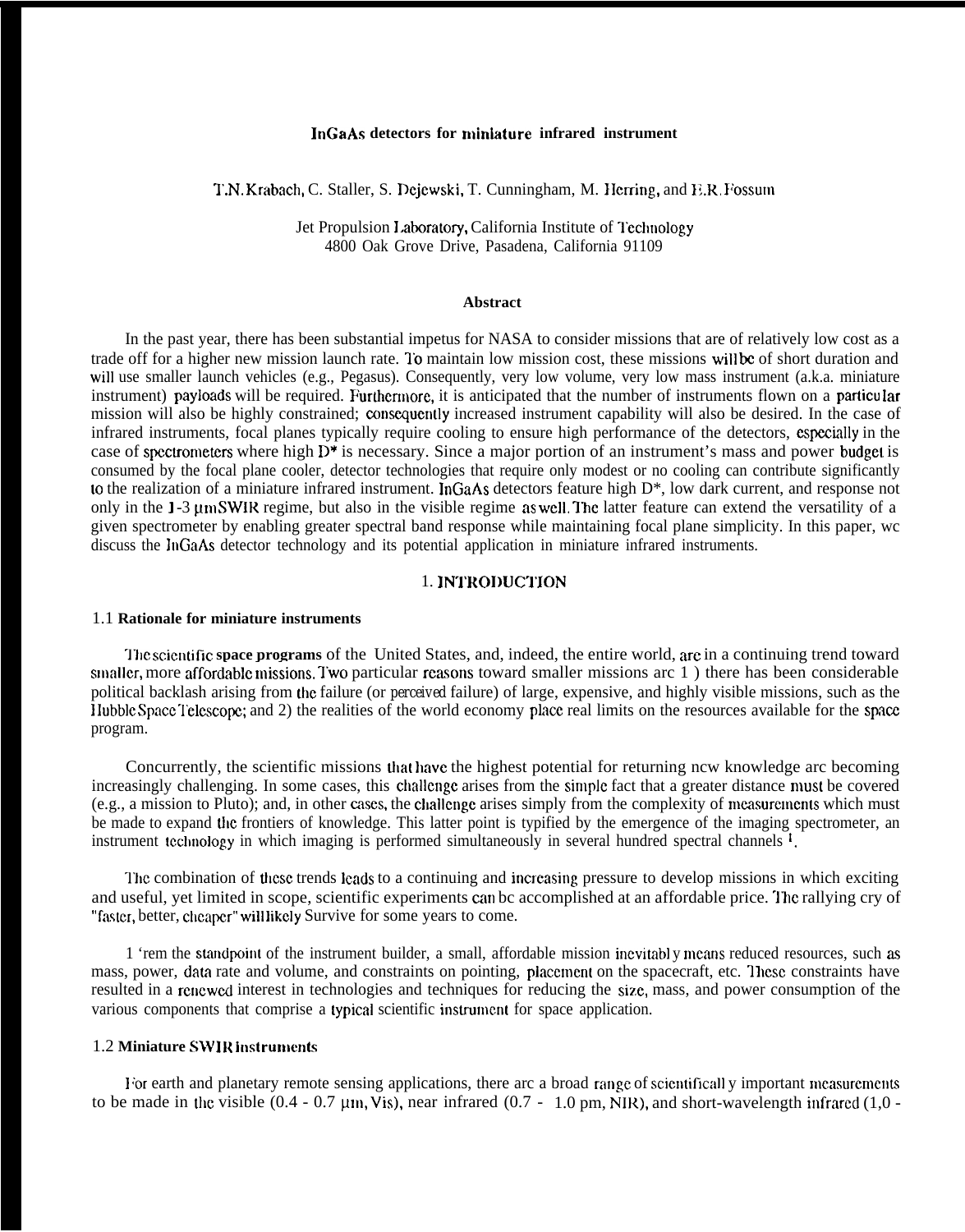2.5 pm, SWIR). The principle reason for the importance of the wavelength regions is that they span the region of peak solar illumination. In this region, the primary phenomenology of interest is the reflectance signature of the intended target, manifested as either brightness variations, spectral reflectance variations, or both. The most commonly known subset of this group of applications is the simple electronic imaging system, of which some variant has been flown on virtually every scientific space mission. Imaging systems perform a wide variety of important measurements ranging from assessing the overall brightness, composition, and texture of the surface, to deducing atmospheric density and composition. Addition of multiple spectral filters has increased the information returned by these systems. The sophistication of traditional imaging systems has evolved along a variety of routes:  $1)$  increased spatial resolution (of particular interest to the intelligence community); 2) broader wavelength coverage, particularly in the infrared; and 3) incorporation of traditional laboratory spectroscopy techniques in which materials arc identified through t.heir unique spectral signatures. This latter trend has lcd to the emergence of the imaging spectrometry concept described earlier. The SWIR provides a particularly fertile region for ncw and important scientific measurements: there is substantial natural illumination available from the sun; there are a broad variety of materials with unique spectral signatures in this region; and there are a variety of mature detector technologies available. Many different instruments are in operation or under construction for both earth and planetary remote scusing applications<sup>2,3</sup>

Miniaturization of instruments operating in the SWIR is important as an enabling technology for a wide variety of applications. For planetary exploration, for example, mission concepts arc under dcvclopmcnt for a fast flyby of Pluto using a small spacecraft. Additionally, the characterization of the Mars environment through the use of an array of small sensors dropped to the surface is being developed. For Farlh rcmole sensing, miniature instruments will be important for field measurements, operation on light aircraft, and a variety of other applications.

### 1.3 The cooling problem

,."

lnstrwncnts operating in the iufrarcd, including the SWII{, typically require some amount of cooling of either the detector, optics, or both. In the case of the detector, the necessity for cooling arises from the fundamental device physics in which the leakage rate is proportional to cutoff wavelength,  $\lambda_{\alpha}$ . For the optics and structure, cooling is required to reduce the signal emitted, also referred to as "instrument background. "This emitted energy is present at all wavelengths, but it is only in the infrared that it typically becomes an appreciable fraction of the total energy collected by the instrument.

1 'or the S WIR, instrument background is very often not significant, and many instruments arc built with moderate or no cooling of the optics or structure, leaving the detector cooling as the principal resource driver in the design of the instrument. For typical applications up to  $2.5$  pm, an operating temperature of  $50-200$  K may be required. Four primary [cchnologics arc in common usage for detector cooling. lhcsc technologies and their typical rcsourcc rcquircmcnts arc listed in the table below.

## Table 1: Detector Cooling Technologies

| Technology               | Temperature | <b>Mass</b> | Power      |
|--------------------------|-------------|-------------|------------|
| Radiator                 | > 80K       | $3 - 10$ Kg | none       |
| Stored Cryogen           | >4K         | $>50$ Kg    | none       |
| <b>Mechanical Cooler</b> | $>$ 50K     | $3 - 50$ Kg | $5 - 20$ W |
| Thermoelectric Cooler    | >180K       | $<$ 1 Kg    | $5 - 20 W$ |

l'rom the table, it is apparent that there is no approach to cooling an IR detector for a SWIR application that does not require significant mass, power, or both. Many missions arc visualized which would allocate only a fcw watts and kilograms for the cntirc instrument package, thus effectively precluding the usc of an instrument using the current, most commonly used detector technologies.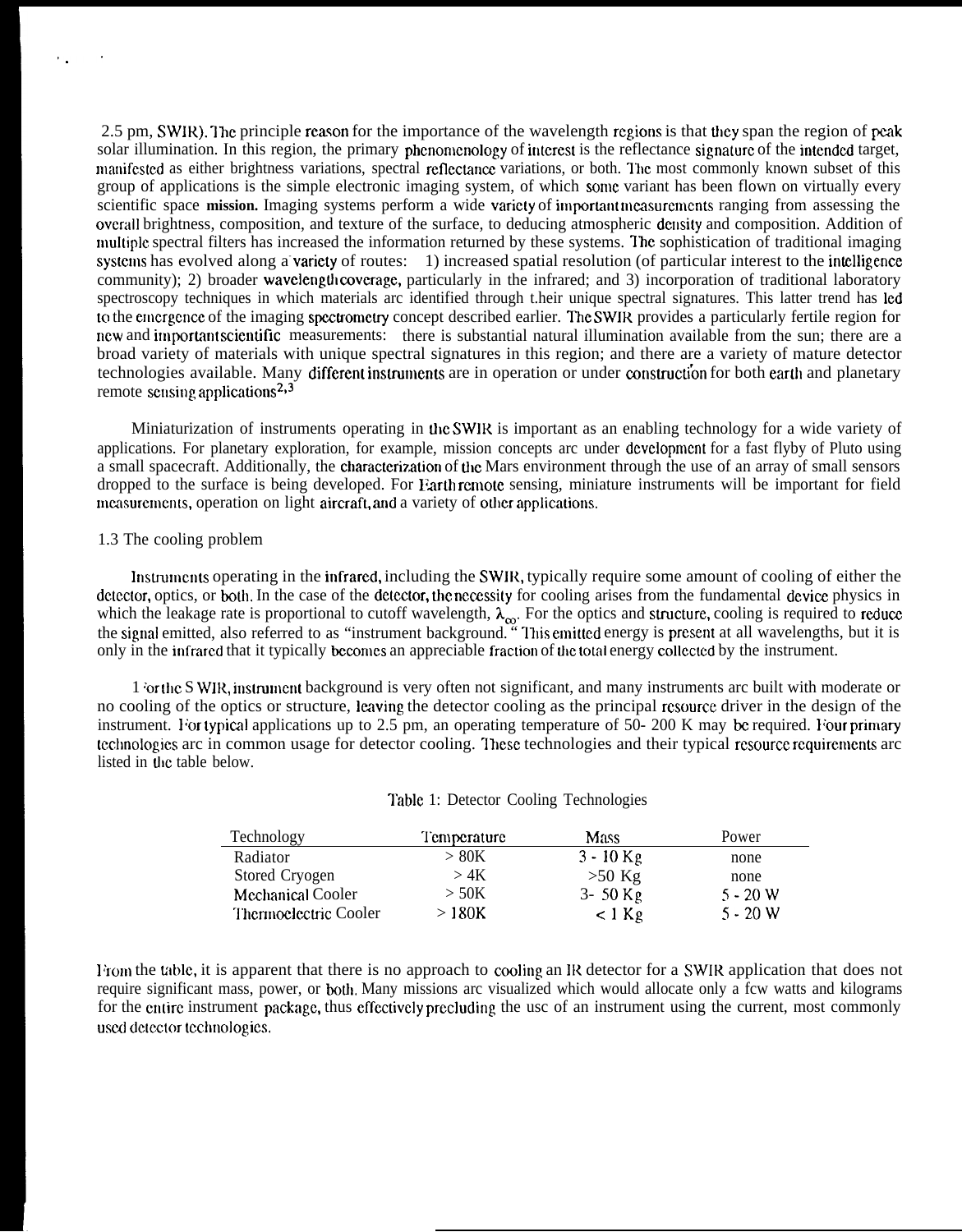# 2. CURRENT COOL ING PENALTIES

Spacecraft infrared imagers and spectrometers requiring coolers can cither choose an active Or passive system; the correct cooling method to be implemented depends on the mission. All cooling systems have disadvantages, making higher operating temperature detectors very favorable. An obvious penalty of all coolers is that there is an associated mass and volume, two const.rained allocations on miniature spacecraft. The Cassini mission to Saturn in 1997 will carry an infrared mapping spectrometer<sup>3</sup> using a passive, radiative cooler with a 0.3 m<sup>3</sup>volume and  $\sim$ 3Kg rims. Several other instruments on the Cassini spacecraft also require passive coolers.

Cooler mass and volume also affect an instrument's packaging complexity. The cooler should be located near the detector for maximum cooling efficiency, thus impacting an instrument's design and placement on the spacecraft. llliminating the cooler from an instrument will simplify the packaging complexity, and will also rcducc cxpcnscs associated with instrument integration and test.

A spacecraft-related issue is the power requirements for active coolers. A solar powered spacecraft requires larger solar panels to provide the extra power necessary to operate the cooler and other aspects of the instrument. For many missions a Larget may be in view only once, so many instruments will collect data simultaneously increasing tbc power demand. Solar panels account for the vehicle's mass and are limited in the total power available for phases of a mission. Spacecraft using other sources for **power** (e.g., radioactive thermoelectric generators) have a limited lifetime that must be shared among all instruments. The spacecraft and mission limitations of solar power also apply to these alternative power systems.

Coders, especially passive coolers, place extra demands on mission operations. Target imaging must consider the relative locations of the radiator, the sun, nearby warm bodies, (e.g., satellites and planets) and the target itself to maintain the detector temperature. Cost-effective missions will need to have simplified post-launch operations which higher operat ing temperature detectors can help achieve by reducing spacecraft maneuvers.

There are subtle impacts associated with coolers, such as contamination, vibration, reliability and lifetime. Long-term reliability has been an issue for coolers, especially mechanical coolers. To date, only passive radiators have demonstrated the reliability needed for long missions. Similarly, the cooler lifetime is a limiting factor for mission operations. A carried cryogen is limited by the amount of coolant the miniature spacecraft can carry, and a passive radiator is subject to contamination that can be seen as a gradual decrease in performance. Mechanical cooling systems have not demonstrated repeated lifetimes in excess of 2000 hours. Clearly, the elimination of the cooler will cnhancc the instrument's reliability and lifetime.

# 3. **IIIGI1 TltMI'1UtA'1'URIt InGaAs D1l'lCTORS**

#### **3.1 Case for higher temperature detectors**

. .

,"

The advantages of an infrared detector that will operate at substantially higher temperatures is clear from the preceding discussion. Elimination or reduction of cooling requirements is a key ingredient in the design and construction of scientific instruments that will preserve the science capability but vastty reduce their size, mass, and cost. Two important temperature milestones for instrument design: ambient temperature, with no cooling required at all; and  $\sim$  200K, the temperature obtainable with current state-of-the-art thermoelectric coolers ('l'IiC). Due to the THC's extremely small size, ruggedness, and reliability (no mechanical parts or contamination issues), it is a good choice for volume-constrained instruments, A recent design in which TEC's were the only acceptable solution is the imaging spectrometer proposed for the Lunar Scout mission. An instrument design freed from current passive or active coolers by high temperature IR arrays, can be configured into an extremely small, lightweight package.

in infrared instruments covering the SWIR region, cooling is necessary only to reduce the dark current of the detector. The background photon signal from the warm instrument is almost negligible, except perhaps at the longest wavelengths; no cooling of the optical system is needed. Insuch a low background environment, the focal plane sensitivity is ultimately determined by the  $R_0\Lambda$  product of the photodiode. The mosl commonly used detector technologies in this region arc iridium antimonide (InSb) and mercury cadmium telluride (MCI') photovoltaic detectors. lnSb requires cooling down to less than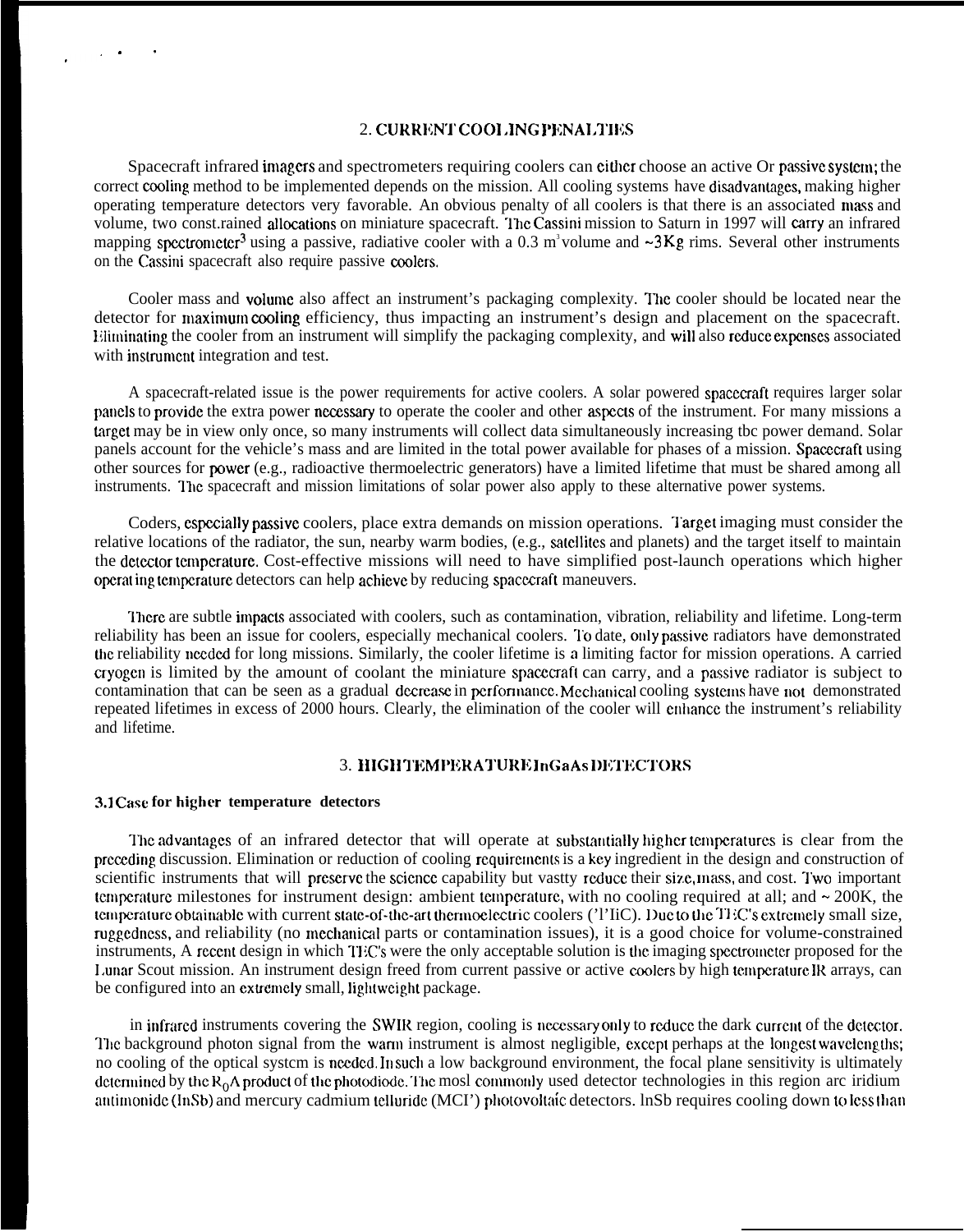80K, duc to its small bandgap ( $\lambda_{\infty}$  = 5.3 µm); care must be taken to ensure that background at wavelengths longer than  $2.5 \,\mu$ m is filtered out. For MCT, the alloy concentration can be fixed to provide a bandgap equal to the longest wavelength to be observed  $(IIg_{0.5}Cd_{0.5}Te \ @ 2.5 \mu m)$ . The larger bandgap allows higher temperature operation; MCI' arrays operating at -- 150K have met 111.11' limits<sup>4</sup> at backgrounds as low as 1011 phot/sec/cm<sup>2</sup>. There are continued efforts to increase the operating temperature of SWIR MCT detectors.

. .

.'

]nfrarcd detectors based on InGaAs alloys offer a solution to the contradictory demands of high sensitivity and **high** operating temperature. Along with higher temperature operation come further possible benefits: visible response and monolithic arrays. InGaAs is a III-V alloy whose cutoff wavelength can be varied from 0.8  $\mu$ m (GaAs) to 3.5  $\mu$ m (InAs). This material has not received much attention to date for scientific focal planes, primarily since it cannot respond in the 3-5  $\mu$ m or 8-12  $\mu$ m atmospheric windows as MCT can. However, it is a much easier material system in many respects than MCI", which translates into potentially higher figures of merit. InGaAs detectors that have been fabricated and tested already show large advantages over corresponding MCI detectors. A typical InGaAs photodetector structure is shown in Figure 1,



Figure 1: Structure of a simple InGaAs Photodetector

Figure 2 is a plot of  $R_0A$  versus cutoff wavelength, comparing InGaAs detectors to MCI' detectors with equivalent bandgaps and operating temperatures.<sup>45</sup>,<sup>45</sup> The advantage of InGaAs over MCI' is one to two orders of magnitude! in low background instruments this translates in(o a 3-10x increase in SNR. This advantage can be stated another way: for equal dark currents (equivalent detectivity) InGaAs detectors can operate at temperatures perhaps 70K warmer than MCT detectors. "I-he increased temperature margin allows the possibility of high detectivity 1.7 μm InGaAs focal planes operating at room temperature, and  $2.5 \mu$ m arrays requiring only TE coolers.



Figure 2:  $R_0A$  vs cutoff wavelength for InGaAs and MCT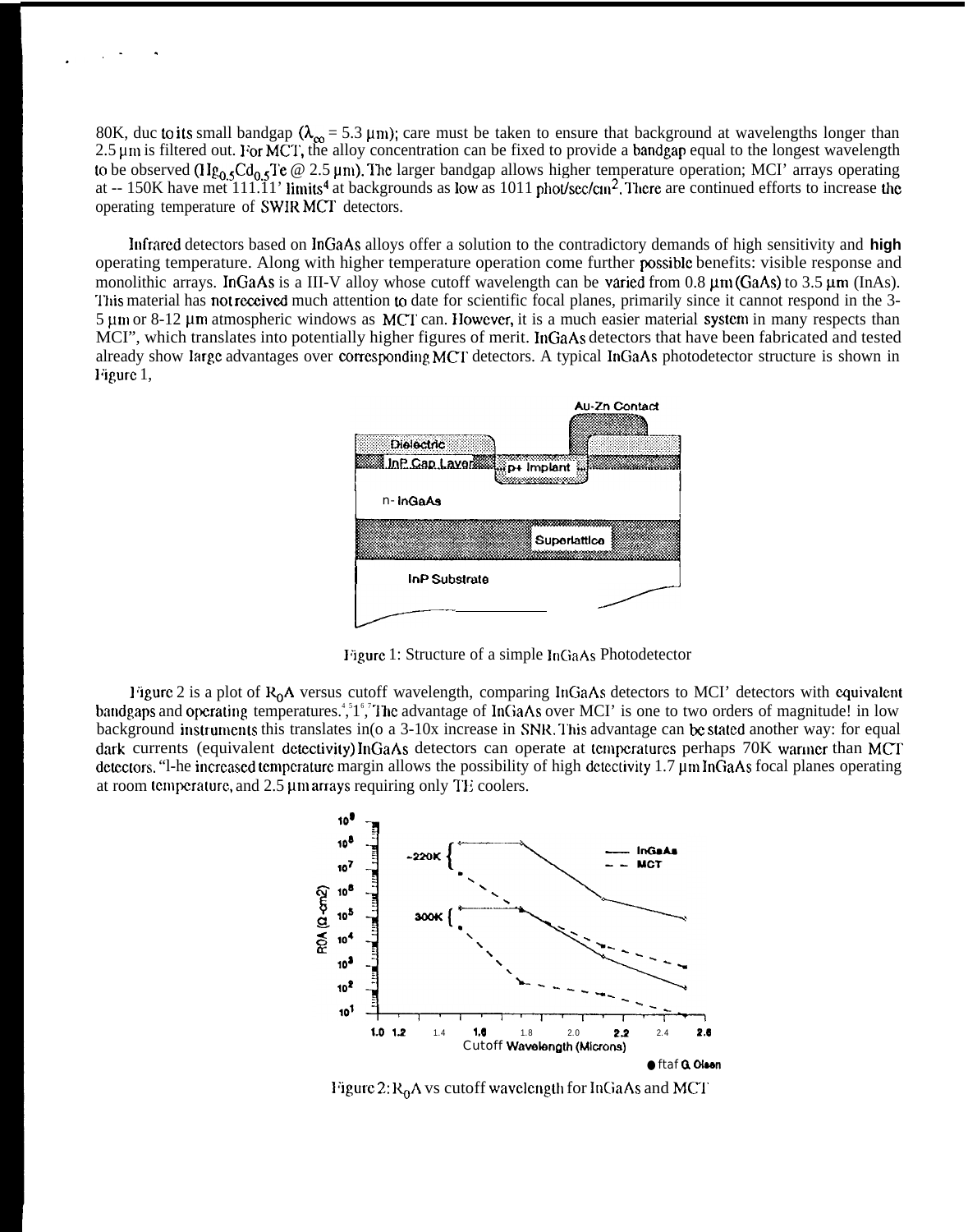#### **3.2 Additional advantages of lnGaAs**

.

. .

The short wavelength response of infrared focal planes is usually limited by the substrate of the detector array in a backside illuminated design. For MCT detectors, the CdTe substrate cuts out wavelengths shorter --0.8 pm. Many remote sensing missions demand that both visible and infrared wavelengths be sampled. This requirement leads to multiple focal planes, complex optical systems, redundant signal chains, and post processing of the data in order to register the images. A focal plane Capable of operating in both the visible and the SWIR eliminates these constraints, resulting in a much more simple and compact instrument. InGaAs detectors have been fabricated in frontside illuminated configurations that offer excellent infrared response and good visible response. Figure 3 is a spectrum of an InGaAs detector ( $\lambda$ co = 1.7  $\mu$ m) demonstrating good quantum efficiency down to  $0.7 \mu m$ , limited only by the InP cap layer over the pixel. This cap layer is deposited epitaxially and can easily be grown thinner, or eliminated, to further enhance the visible response. Further research into different passivation layers for the InGaAs surface will lead to anti-reflection coatings in order to increase the light into the active region of the diode. The result of these advances should be a focal plane responsive from below 0.5 to  $2.5 \mu m$  with high quantum efficiency: ideal for many earth remote sensing applications." "



Figure 3: Normalized quantum efficiency for an InGaAs/InP lattice-matched detector

An exciting prospect in the development of InGaAs infrared sensors is the possibility of fabricating a truly monolithic SWIR focal plane with high dctcctivity. Integration of the readout with the photodetector has worked in silicon, but attempts at monolithic MCT arrays have met with limited success at best. Research into circuit clements based on InGaAs, however, shows that high quality components arc possible. Junction field effect transistors (JFETs) and charge coupled devices (CCDS) with high performance have already been demonstrated in InGaAs. With these elements, an infrared focal plane consisting of photodiodes and an integrated readout is feasible. A monolithic F1'A has several advantages over hybrid structures. The focal plane size is no longer limited by thermal matching considerations to a silicon readout chip; very large sensors, similar to that being achieved by silicon CCDS will be feasible. The iridium bump bonding process is eliminated, as well as all of the processing required to mate the detector array to the readout. The cost of a monolithic sensor could be substantially less than equivalent hybrid arrays fabricated in MC-I'. A monolithic InGaAs focal plane will Utilize front illumination; the combination will yield a single-chip focal plane with response from the visible to the SWIR.

While MCT technology for SWIR applications has benefited from the large resources applied to meet military applications at longer wavelengths, infrared focal planes based on  $\ln GaAs$  will be able to leverage off the enormous growth and investment of the opto-electronics integrated circuit (OEIC) industry. The demand for  $InGaAs$  diode lasers, high speed detectors, and light modulators for fiber optic communications in the  $1.3 - 1.55 \,\mu m$  range has grown in recognition of the advantages of this material over other semiconductors. Fueled by this huge commercial interest, basic and applied material research in iridium-based III-V semiconductors has grown in both university and industrial research laboratories. Dcvclopmcnt of high performance infrared detector arrays is drawing upon this research, with many results in growth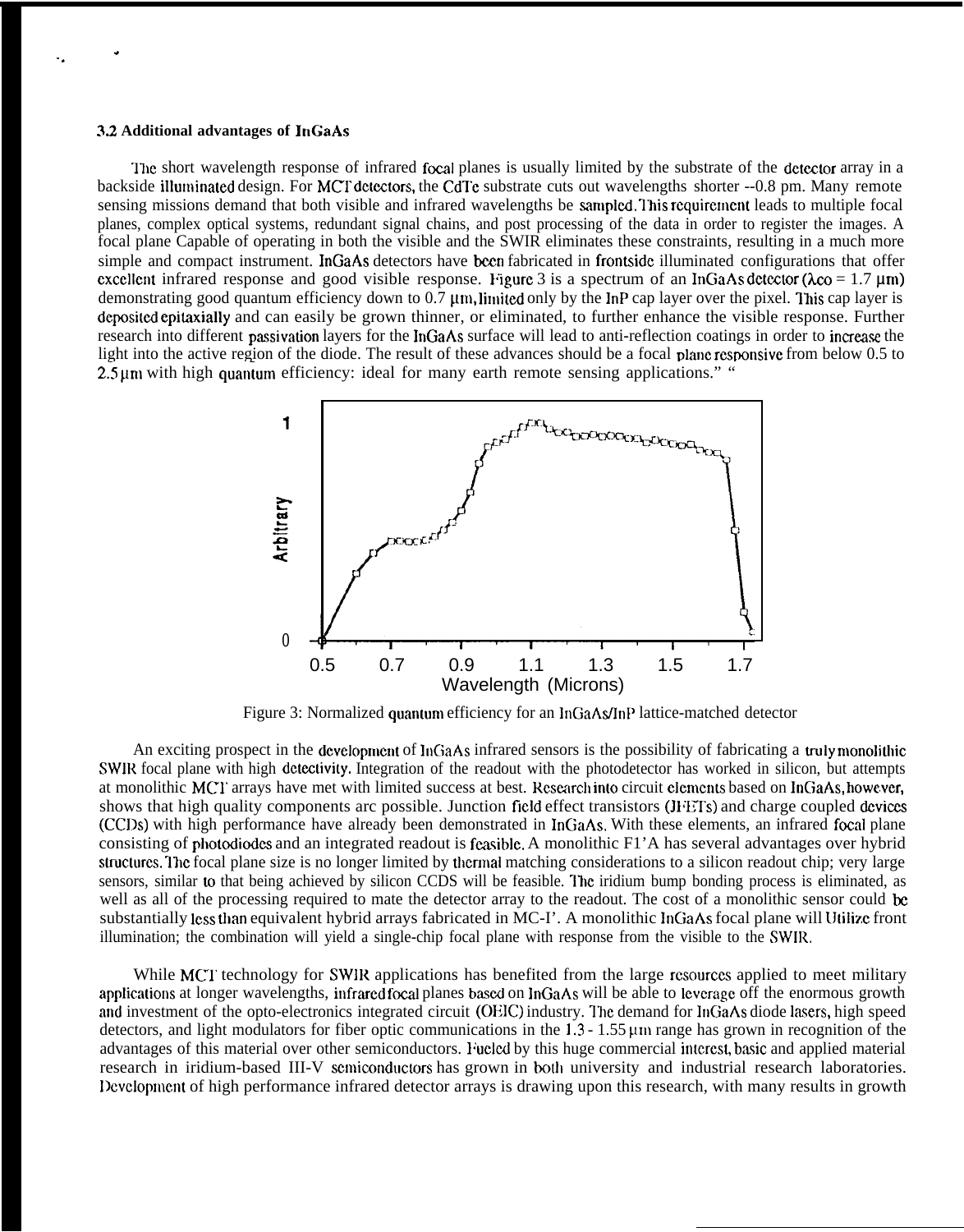techniques, transistor characterization, and InGaAs surface properties directly applicable to the fabrication of standard and unique IR sensors.

If Iinally, the manufacturability of InGaAs IRITPAs is potentially much greater than that of equivalent MCT hybrid arrays. Several factors lead to this potential. 'Mc first is the advanced state of growth techniques that have been developed for Ill-V materials, Molecular beam epitaxy (MBE), metal-organic chemical vapor deposition (MOCVI)), liquid phase cpitaxy  $(LPE)$ , hydride-transport vapor phase epitaxy (VPE), and atomic layer epitaxy (ALE), have all been utilized. Continued research into quantum well structures incorporating iridium compounds has provided a large experience base into the growth of precisely defined epitaxial InGaAs layers with controlled doping and low background impurities. The processing of lnGaAs IKFPAs, as discussed above, will benctit from readily available techniques and equipment developed for the OEIC industry. A further advantage is the higher quality of III-V substrates and their more rugged nature, which can lead to yield increases over II-VI materials.

#### **3.3 lnGaAs growth on lnl' and GaAs substrates**

.

,.

The ternary In Ga.<sub>12</sub>As can be grown epitaxially on a III-V binary substrate. As the iridium mole fraction, Y varies from y = O (pure GaAs) to y= 1 (pure InAs) the bandgap vanes continuously from  $E_g = 1.424$  eV to  $E_g = 0.360$  eV. respectively<sup>8</sup>. The longest wavelength to which the device is sensitive, called tbc cut-off wavelength  $\lambda_{\alpha}$ , correspondingly varies from  $\lambda_{\rm m}$  = 0.871 µm to  $\lambda_{\rm m}$  = 3.44 µm, respectively. At any given temperature, the device dark current increases as  $E<sub>e</sub>$  decreases because of the smaller barrier to thermal generation of electron-hole pairs. This provides the designer with a trade-off between  $\lambda_{\infty}$  and the dark current, which the designer can optimize for a particular application by selecting the proper iridium mole fraction.

There is the added Complication. however, that the lattice constant of lnGaAs changes as the iridium mole fraction is varied. If the epitaxial InGaAs layer is not lattice-matched to the substrate, the resulting strain can generate defects and dislocations that increase the dark current by acting as generation centers. It is possible to grow strained InGaAs with a low dislocation density, but only if the InGaAs layer is thinner than a critical thickness, which is on the order of 100& depending on the magnitude of the strain. Quantum-well lasers using strained InGaAs active regions have successfully been fabricated, but the allowed InGaAs layer thickness is too thin for most detector designs. The designer is therefore restricted to la[ticc-matched systems or strain-relaxed systems.

 $lnGaAs$  with an iridium mole fraction of 0.53 is lattice-matched to InI', and so can be grown strain-free on an InP substrate<sup>910</sup>. This fixed mole fraction limits the designer to a specific cut-off wavelength, which happens to be  $\lambda_{\rm o}=1.7$  µm for In<sub>0.53</sub>Ga<sub>0.47</sub>As. Detectors with an In<sub>0.53</sub>Ga<sub>0.47</sub>As active region grown on InP substrates have been made with dark current densities (at -5V) of less than 1  $\mu$ *N* cm<sup>2</sup>, quantum efficiencies greater than 90%, D\* values greater than 10<sup>12</sup> cm- $1 \frac{k^{1/2}}{N}$ , and sub nanosecond rise-times at room temperature 9. The dark current can be reduced by more than 200 times just with thermoelectric cooling.

In order to fabricate detectors with  $\lambda_{\infty} > 1.7$  pm, the iridium mole fraction can be increased beyond 0.53, but this requires some scheme to relax tbc strain. Onc method that has been successfully used to relax the strain consists of growing a graded superlattice buffer between the substrate and the InGaAs active region 9.11-15. This superlattice consists of layers on the order of 1 µm thickness. The lattice constant of the layer that is closest to the substrate is equal to or only slightly different from the substrate (see Figure 4). Each layer grown after that has a lattice constant closer to the InGaAs active region. l)islocations that relax the strain arc gcncratcd in the thick buffer layer, but arc trapped by the abrupt heterojunctions between superlattice layers, so that the dislocations do not continue into the active region, leaving it with a low defect density. Detectors with strain-relaxed InGaAs active layers with iridium mole fractions up 100,82 have been grown using the superlattice buffer technique on an InP substrate<sup>9,1</sup>1, This technique has also been used to grow strainrclaxed lnGaAs on a GaAs substrate <sup>12-15</sup>. At this time, the largest iridium mole fraction that has been reported for strainrclaxed  $InGaAs$  on a GaAs substrate is 0.40, which is less than the 0.53 mole fraction of strain-free InGaAs on InP. I<sub>ixtending</sub> the iridium mole fraction of InGaAs on GaAs will require the superlattice buffer to relax more strain, but effort may be worthwhile since GaAs substrates arc less expensive and arc usually of higher quality than InP substrates.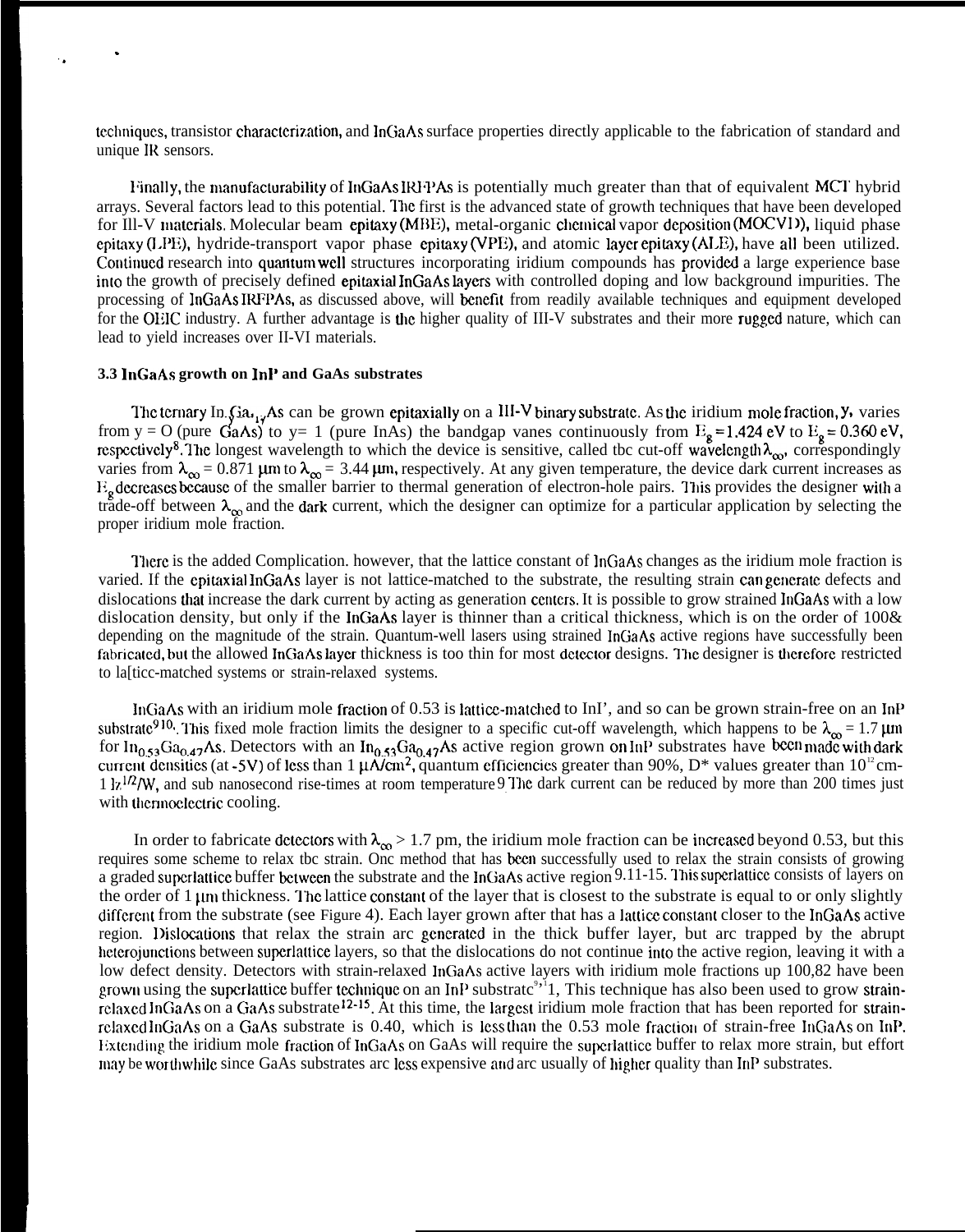



Figure 4: Usc of a Superlattice buffer to relax strain at longer wavelength InGaAs on InP

Hydride VPE has been used to grow low dark current InGaAs photodiodes on InP substrates with indium mole fractions ranging from  $0.53$  to  $0.82^1$ . MBE has been used successfull y to grow strain-relaxed InGaAs on GaAs substrates. Kavanagh, et. al., grew In<sub>0.3</sub>Ga<sub>0.7</sub>As on a GaAs substrate with a dislocation density of less than 2x 10<sup>5</sup>/cm<sup>2</sup> and used such material to form an  $In_{0.3}Ga_{0.7}As/In_{0.20}Al_{0.71}As$  heterostructure 12.13< Such material was then successful] y used to make a<br>FET<sup>14</sup>. Rogers, et. al.,. have also fabricated strain-relaxed  $In_{0.4}Ga_{0.6}As$  n~ctal-semicond compared the results of lattice-matched InGaAs p-i-n detectors on InP substrates grown by hydride VPE and MOCVD. They found that both methods were capable of fabricating commercial quality devices with over 90% wafer yield <sup>10</sup>.

## 4. CURRENT STATUS OF InGaAs DETECTORS

The development of InGaAs detector arrays for scientific applications has been enabled by the rapid advancements in InGaAs material growth and devices. These advancements have been driven primarily by the optoelectronics industry, and, to a lesser extent, the high speed transistor community. Detectors for fiber-optic communication at  $1.3\mu$ m can be ideally implemented as lattice-matched In<sub>0.53</sub>Ga<sub>0.47</sub>As/InP PIN devices. PIN detectors require high material quality to reduce dark current and decrease bit error rates. Widespread usc of these devices in low-cost consumer applications drives large area wafer growth with high uniformity and reproducibility. The high intrinsic mobility of  $In_{0.53}Ga_{0.47}As$  enables very high speed transistors for MMIC applications. Practical application of these transistors requires compatible growth of latticematched materials such as InP and In<sub>0</sub>  $\Omega$  Al<sub>0</sub> 48</sub>As for the formation of insulator-like layers and channel confinement. Thus, significant knowledge has been amassed in the past decade relating to InGaAs technology. Unlike the case of HgCdTe, most of this knowledge exists in the public literature domain and is readily accessible by the scientific detector community.

Linear arrays of lattice matched  $\ln_{0.53}Ga_{0.47}$ As have been fabricated in formats as large as 1x 1024. Leakage currents of the order of 6 pA for a 25x500µm pixel size (48 nA/cm<sup>2</sup>) have been reported for a 10 mV reverse bias at 300K<sup>7</sup>. At -5V, less than 1  $\mu$ A/cm<sup>2</sup> dark current has been achieved. Responsivity of 0.85 A/W at 1.3 pm and 0.14 A/W at 0.8 pm has also been reported <sup>16</sup>. Linear arrays are typicall y wire bonded to a silicon multiplexer. While the R<sub>0</sub>A product of the  $\ln_{0.53}Ga_{0.47}As$  arrays is high (e.g., 2.5x10<sup>s</sup>  $\Omega$ -cm<sup>2</sup> at 300 K, 1.3x 108  $\Omega$ -cm<sup>2</sup> at 220 K),

l'wo-dimensional arrays of 1.7 µm lattice-matched lnGaAs detectors have also been reported. For example, a 128x128  $\ln_{0.53}$ Ga<sub>0.47</sub>As array with a 60 µm pixel pitch and 40 µm x 40 µm active areas was bump-bonded to a silicon readout multiplexer. A dark current yield of greater than 99.37% (defined as pixels with dark current less than I nA) and a median dark current of approximate] y 100 pA was reported<sup>16</sup>. Catneras incorporating 2D arrays arc under

Linear arrays of lattice-mismatched material have also been fabricated<sup>17</sup>. The 'growth of several layers of  $InAs_yP_{1,y}$ layers between the active InGaAs layer and the InP substrate accommodates the intrinsic lattice mismatch. Increasing the indium-to-gallium ratio to increase the cutoff wavelength reduces the Semiconductor energy gap and nominally results in an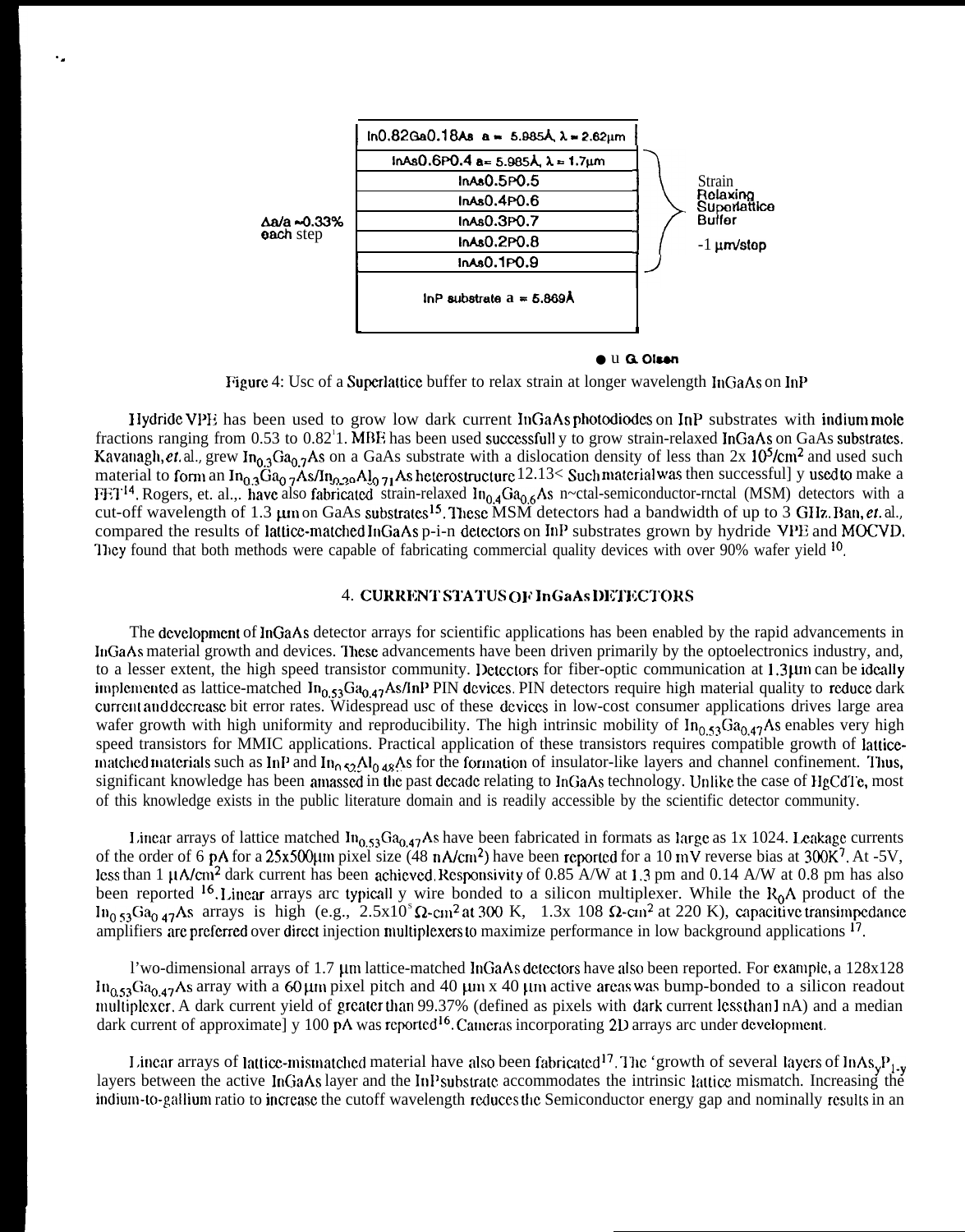increase in dark current. A mean dark current increase of a factor of  $83$  for 2.2  $\mu$ m material and 3300 for 2.6 pm material was reported<sup>7</sup>. Reduction of these factors is anticipated following further development.

Lattice-matched InGaAs CCDS have also recently been reported. Two structures have been investigated. The first was a heterostructure CCD that was fabricated as an In AlAs/InGaAs/InP buried channel device <sup>1</sup>8 The second was a twodimensional electron gas (2 DEG) InAIAs/InGaAs/InP structure <sup>19</sup>. Both structures exhibited significantly higher dark current than that described above for diode arrays. The transfer efficiency of the heterostructure CCD was reported as 0.98 at 13 Ml Iz and 1 GHz. The 2DEG CCD had a higher transfer efficiency of 0.995 at 26 MHz. The relatively low transfer cfficicncics and high dark currents indicate that InGaAs CC]) technology is slill in its infancy.

# **5. FUTURE DIRECTIONS**

Clearly, the development of InGaAs technology can make a significant impact on the implementation and nuniaturization of space-ba.sed Vis/NIR/SWIR instruments. For example, the near-term demonstration of a competitive 2.5 um foml-plane array of the order of  $256x256$  pixels could immediately impact the design of an instrument for a fast Pluto flyby, since reduction of the radiative cooler mass could atlow for ahcrnative optimization of the instrurncnt. A low dark current linear array with response in both the visible and the NIR/SWIR spectral regime would likely be of great interest in the design of miniature spectrometers for the exploration of Mars by miniature rovers,

The development of 2,5 µm InGaAs arrays is dependent on control of la[ticc-mismatch-induced defects during material growth. While, in principle, 111-V growth is easier to control than II-VI ternary growth, the growth of 2.5 um InGaAs on InP has not yet achieved the same level of maturity as latlice-matched 1.7 µm InGaAs. Continued support of 2.5 Um InGaAs materiat development will be required to realize its potential for scientific applications.

While lattice-matched 1.7 pm InGaAs photodiode arrays can be considered an off-the-shelf technology, they presently require hybridization to silicon multiplexers to enable focal-plane application. The present state-of-the-art of hybridized multiplexers presents two constraints on InGaAs photodiode array performance. First, the multiplexer limits the noise performance in low background applications, such as in an imaging spectrometer instrument. Input-referred read noise of silicon multiplexers is typically in the 30-50 electrons  $r.m$  s. level range<sup>20</sup>; strrle-of-the-,art scientific silicon CCDs arc currently achieving 3-5 electrons r.m.s. read noisc<sup>2</sup>1. Thus, reduction of multiplexer read noise is of great interest.

A second limitation of current 2D array hybridization schcmcs is that bump-bonding forces the illumination of the detector array from the backside. In the case of InGaAs/InP structures, this configuration limits the short wavelength response to the absorption edge of InP (approximately 0.9 µm). Thus, the ability of the lnGaAs photodiodes to respond to visible illumination is precluded by the substrate. While thinning the substrate is possible (in principle), frontside illumination of the array would be preferred. Thus, either a hybrid multiplexer that allows for frontside illumination of the detector array is required, or a monolithic detector array/multiplexer such as a CCD needs 10 be developed.

Recognizing the difficulties in achieving an InGaAs CC]) technology, JPI, has developed a new concept for the implementation of InGaAs detector arrays that allows for monolithic readout<sup>22</sup>. This concept, known as an *active pixel sensor*, should allow both visible response<sup>23</sup> and reduction in read noise of the InGaAs photodetector. The JPI, active pixel sensor structure is shown below in Fig. 5. The active pixel concept incorporates both the photodetector and the output amplifier into the pixel. 1-he structure trades readout performance for fill-factor since a portion of the pixel area is used for the output amplifier. The device is configured as a single-stage buried-channel junction CCD. Signal charge is collected under the photogate (PG). Just prior to readout, the output collector is reset using JFET R. l-he signal is then transferred into the low capacitance output collector. The change in voltage on this node is buffered by the source-follower and output to a column bus, as selected by JFET S. This structure, presently under investigation, is expected to yield good visible, NIR, and SWIR response since it is frontside illuminated. High sensitivity is also expected. The JFFT transistors should minimize noise, and the readout timing is designed to allow both correlated double sampling  $(CDS)$  and good I/f noise rejection. Input referred noise is anticipated to be below 10 electrons r.m.s. A  $40 \mu m \times 40 \mu m$  pixel is expected to have a fill-factor greater than 50%. A linear array configuration would have  $100\%$  fill-factor since the output amplifier can be located adjacent to the pixel beyond the active region.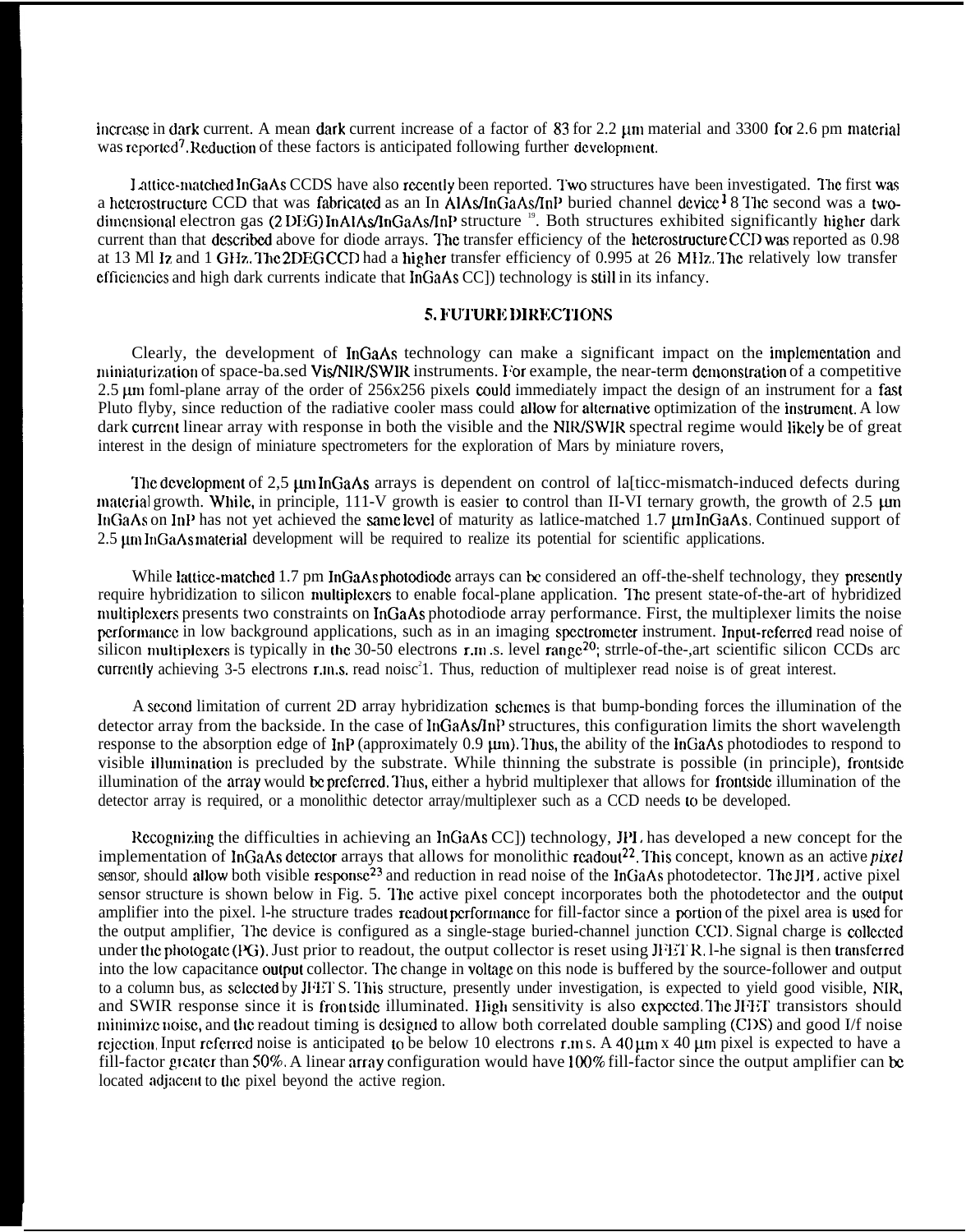

Fig. 5: JPL active pixel structure for InGaAs photodetector arrays.

### **6. ACKNOWLEDGMENTS**

The authors appreciate the assistance of Dr. G. Olsen of Sensors Unlimited in gathering some of the information used in this paper. Discussions with Dr. M. Greiner of Cincinnati Electronics, Dr. P. Kirchner of IBM, Prof. H. Wieder of UCSI), and Mr. L. Kozlowski of Rockwell International arc also appreciated. The support of Dr. V. Sarohia of JPL is also appreciated.

The research described in this paper was carried out by the Jet Propulsion Laboratory, California Institute of '1'ethnology, under a contract with the National Aeronautics and Space Administration,

Reference herein to any specific commercial product, process, or service by trade name, trademark, manufactureer, or otherwise, does not constitute or imply endorsement by the United States Government or the Jet Propulsion Laboratory, California Institute of Technology.

### 7. REFERENCES

<sup>1</sup>M. 1 lerring, T. Chrien, V. Duval, T. Krabach, "Imaging Spectrometry - Concepts and S ystem Tradeoffs," Proc. SPIE Vol 1874 (in press).

 $2$ M.L. Eastwood, C.M. Sarture, T.G. Chrien, R.O. Green, W.M. Porter, "Current instrument status of the airborne visible/infrared imaging spectrometer (AVIRIS)," Proc. SPIE, Vol. 1540, pp. 1 64-175 (1991).

<sup>3</sup>J.B. Wellman, J. Duval, D. Juergens, J. Voss, "Visible and infrared mapping spectrometer (VIMS): a facility instrument for planetary missions," SPIE, Vol 834, p. 213 (1987).

<sup>4</sup>L. J Kozlowski, K. Vural, W.E. Tennant, R. Kezer, and W.E. Kleinhans, "Low Noise 2.5 um PACE-1 HgCdTe 10x132 FPA with 25 um Pitch and On-Chip Signal Processign Including C1 >S and TDI, "Proceddsings of IRIS Specialty Group on Infrared Detectors Vol. 11, NIST, Boulder, CO, p. 155.

<sup>5</sup>L. J Kozłowski, S.1.. Johnston, W.V. Mclevige, A.H.B. Vandcrwyck, D.E. Cooper, S.A. Cabelli, E.R. Blazejewski, K. Vural, W.H. Tennant, "128x128 PACE-1 HgCdTe hybrid IPAs for Thermoelectricall y-Cooled Applications", Proc. SPIE Vol. 1685 (Orlando, 1992).

<sup>6</sup>G.Olsen, A. Joshi, M.Lange, K. Woodruff, E. Mykietyn, D. Gay, G. Erikson, D. Ackley, V. Ban, C Staller, "A 128x128 InGaAs Detector Array for 1.01.7 urn", *Proc. SPIE* Vol. 1314, (1990), p31.